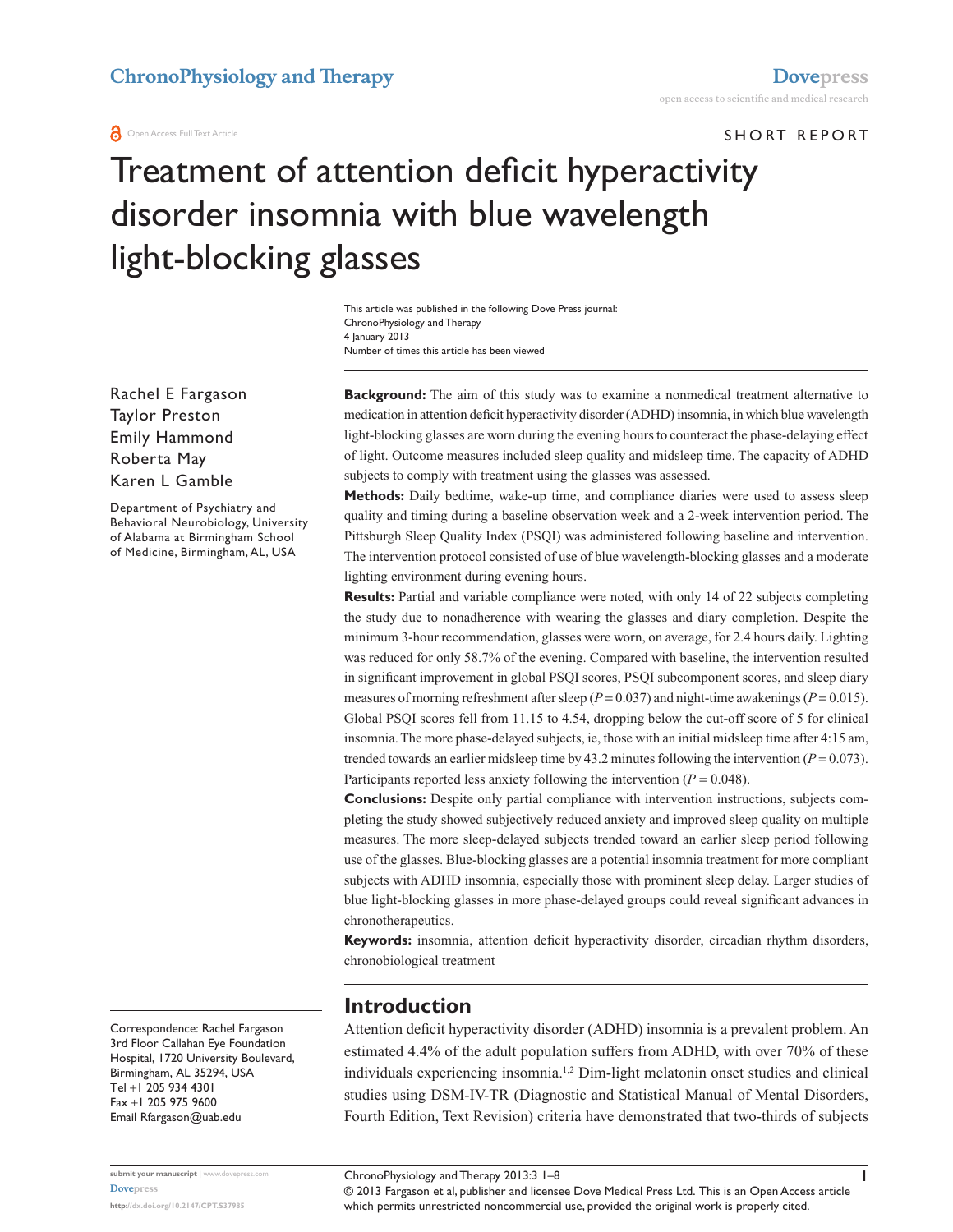with ADHD insomnia have circadian rhythm sleep disorder, delayed sleep phase type, $3,4$  and one-third have primary insomnia without evidence of circadian delay.4 Even groups of ADHD subjects who do not report sleep problems often manifest clinically significant insomnia.3,5 Recent studies show a link between ADHD and genes involved in the circadian timekeeping system.6,7 A polymorphism at the 3′-untranslated region of the *circadian locomotor output cycles kaput* (*CLOCK*) gene is associated with adult ADHD.6 It is unknown whether a common genetic link underlies both the ADHD and the circadian disorder, or if the sleep disorder is simply a modifier of ADHD symptomatology. Intrinsically photoreceptive melanopsin-containing retinal ganglion cells are primarily responsible for transmitting the presence of short-wavelength light to the primary circadian pacemaker in the suprachiasmatic nucleus, which in turn suppresses the hormone melatonin.<sup>8</sup> ADHD subjects have suppressed, shortened, and delayed evening melatonin secretion, which affects both melatonin-related hypnotic and circadian phase resetting functions, as well as bodily functions such as blood pressure, thermoregulation, and glucose regulation.3,9 Exogenous melatonin is commonly used to treat insomnia in ADHD, but study results for efficacy are conflicting,<sup>10</sup> as a result of the varying potency of a substance not approved by the US Food and Drug Administration and the individual variability in timing and dosing needs of melatonergic agents.<sup>11,12</sup> Another study of chronobiological treatments for ADHD demonstrated that advancing the circadian phase in ADHD subjects by use of morning bright light therapy is strongly correlated with improvement in core ADHD symptoms.<sup>13</sup> Despite the positive results of that study, it has not been replicated with objective measures of circadian phase. Chronobiological treatments, such as bright light therapy, have become the standard of care for some psychiatric conditions, such as seasonal affective disorder,<sup>14</sup> and are gaining momentum with the use of total sleep deprivation to advance circadian phase in manic bipolar subjects in order to stabilize mood.<sup>15</sup> Despite recent advances, many potential uses of chronobiological treatments for psychiatric disorders with circadian disruption, including ADHD, are as yet unexplored.

Chronic exposure to electrical lighting in the evening further disrupts melatonin signaling in both ADHD and control subjects, suppressing and delaying the normal nocturnal rise in melatonin to a profound degree, and shortening melatonin duration and the body's internal representation of night.16 Melatonin suppression, with associated insomnia, is particularly sensitive to light in the blue wavelength

(about 460 nm) emitted from cell phones, computers, and television.17 Self-medication for insomnia is common, and medications prescribed for insomnia carry the risk of addiction, accidents, cognitive impairment, and medical side effects.18,19 Nonpharmacological chronobiological treatments are low risk, and specifically address the circadian deficit in ADHD insomnia. Because neural pathways from the retina to the primary circadian pacemaker in the suprachiasmatic nucleus respond only to shorter wavelength light of  $\leq$ 550 nm, physiological darkness can be produced by use of blue wavelength-blocking glasses with the advantage of continued evening functioning. Blue light-blocking glasses have been shown to preserve normal evening night-time melatonin production in subjects exposed to light.20,21 One randomized study of subjects with insomnia demonstrated improved sleep quality and mood in an intervention group wearing blue wavelength-blocking glasses, compared with a placebo group.22 Daytime use of the glasses in permanent night-shift workers resulted in longer sleep, better daytime sleep efficiency, and less sleep fragmentation.<sup>23</sup> Analogously, darkness treatment improved sleep and mood in subjects with bipolar disorder.<sup>24,25</sup>

This is the first study to examine the chronobiological treatment of blue wavelength-blocking glasses in adults with ADHD insomnia. It explores the primary hypothesis that wearing glasses that filter blue wavelength light from overhead lights and electronic appliances will counteract the deleterious effects of evening light on sleep, thereby advancing sleep phase. In addition, we hypothesize that use of these glasses will improve sleep quality measures, such as sleep efficiency, total sleep time, and sleep fragmentation in subjects with ADHD insomnia, providing a potential nonmedical treatment alternative to hypnotic medication. Finally, we explore the feasibility of this regular and sustained intervention for sleep behavior in the adult ADHD population, which is a population at risk for poor compliance.

#### **Materials and methods**

Subjects aged 19 years and older attending the Adult ADHD Clinic, Department of Psychiatry, University of Alabama at Birmingham School of Medicine (UAB) were recruited for this 3-week study extending from fall 2011 to spring 2012. The UAB institutional review board approved the study and all participants signed an informed consent form prior to participation. Participants were informed that the study explored a treatment for delayed sleep rhythms; all subjects agreed to treatment in anticipation of this specific benefit.

**2**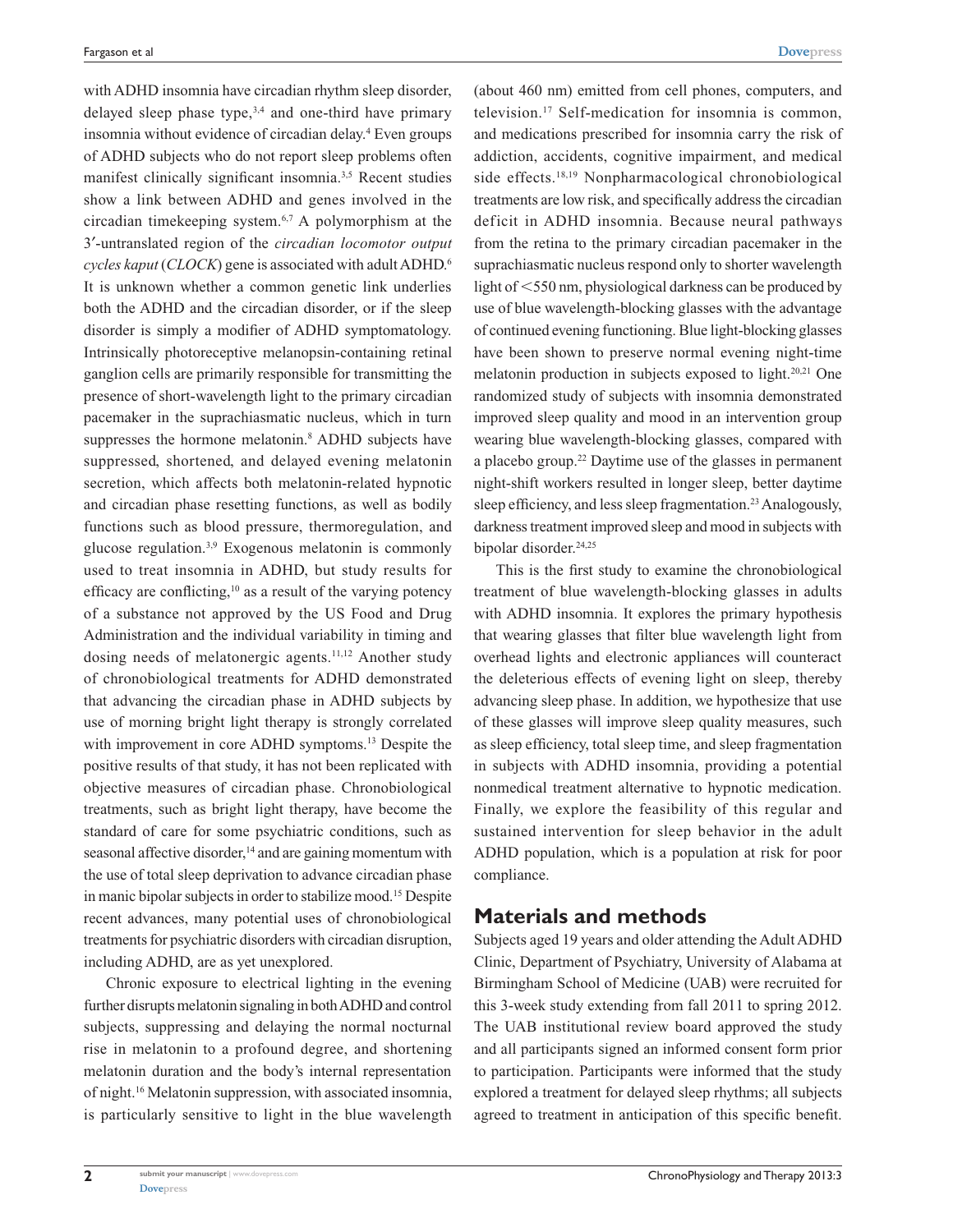Inclusion criteria included a DSM-IV-TR diagnosis of both ADHD and circadian rhythm sleep disorder, delayed sleep phase type, by physician-administered semistructured interview and the ADHD-Rating Scale-IV validated diagnostic scale. Exclusion criteria included shift-work, use of sleep medication, active or severe psychiatric disorders, substance abuse or dependence, sleep disorders other than insomnia, chronic pain, and active or severe medical problems. In determining not to have an age cut-off for this pilot study, we considered typical age-related alterations in sleep patterns. However, all study subjects, including older ones, reported delayed sleep patterns significant enough to cause daytime dysfunction, and hence met DSM-IV-TR criteria for circadian rhythm sleep disorder, delayed sleep phase type, which is a diagnosis made by clinical history. These subjects resembled younger ADHD subjects by history much more than their same-age peers, who in the absence of ADHD, typically have more advanced sleep cycles. Also, while older subjects demonstrate diminished arousal responses to bright light exposure compared with younger subjects, phase-delaying responses to light are undiminished.<sup>26,27</sup> Because the primary outcome measure for this study was phase change from baseline resulting from intervention using the experimental glasses, absolute baselines were less important. Medication risks make subjects of advanced age most needful of nonpharmacological treatments for delayed circadian rhythm sleep disorder.

# Procedure

The first week was the baseline assessment period. Assessment measures were collected while the subjects engaged in their usual evening activities. Following a reminder call, the 2-week intervention period began. Participants were instructed to wear a set of amber glasses that blocked wavelengths of light from 530 nm and below (blue and violet wavelengths of light) from sundown until bedtime every evening. Subjects wearing corrective lenses wore amber glasses designed to fit over their own pair of glasses. LowBlueLights.com (Photonic Developments LLC and the Lighting Innovations Institute) manufactured the glasses and generously provided them for this project. One recent study demonstrated that ordinary yellow-tinted "placebo" glasses had partial blue wavelength-blocking effects.<sup>22</sup> In the absence of a viable placebo option, we elected for an open trial format using the baseline period for comparison. Participants were instructed to wear the glasses every evening (beginning at sundown) for a minimum of 3 hours prior to bedtime until turning the lights out to sleep. Subjects were instructed to

create a moderate light environment by using only floor and table lamps and avoiding overhead lights during the evening. Reduction of the typical evening bright light environment to a moderate light environment was incorporated into the intervention protocol to reduce unfiltered light entering the retina from the periphery of the glasses, which might otherwise have confounded our study results. Reducing bright light to moderate levels alone could not significantly alter the study results, because even moderate indoor lighting environments with the 200 lux intensity required to concentrate on detail inhibit nocturnal melatonin onset and delay sleep phase.<sup>28</sup> True dim-light conditions of  $\leq 60$  lux do not suppress melatonin onset but are impractical, and a single candle is 20–30 lux.<sup>28</sup> If participants awoke during the night, they were instructed to put the glasses on before turning on a lamp. Subjects otherwise engaged in their usual evening activities and routine. All subjects but one took optimized doses of ADHD medications and were instructed to continue taking their regular regimen during the study. Subjects were instructed to minimize caffeine, nicotine, and alcohol, avoiding caffeine after lunch and alcohol and smoking after dinner. Instructions were provided verbally and in writing. Compliance with instructions was assessed daily.

## Assessment measures

Standard bedtime and wake-up diaries were assessed daily during the first baseline week to capture information regarding the participant's subjective emotional state, bedtime, sleep latency, nocturnal wakening, time spent awake in the night, wake time, and feelings of alertness and refreshment upon waking. During weeks 2 and 3, ie, the intervention period, participants completed sleep diaries with additional questions designed to measure compliance with protocol instructions.

# Pittsburgh Sleep Quality Index

The Pittsburgh Sleep Quality Index (PSQI) was measured at the end of the baseline assessment week and again after the intervention. The PSQI is a validated self-rating instrument assessing aspects of sleep quality.29 Field-testing of the PSQI shows high sensitivity and specificity in differentiating persons with insomnia from unaffected controls when the score is  $>5.^{30}$  The PSOI is considered appropriate in identifying "new-onset" insomnia in the clinical setting.<sup>30,31</sup>

# Compliance measures

During the intervention period, nightly diary questions recorded the precise times the glasses were worn,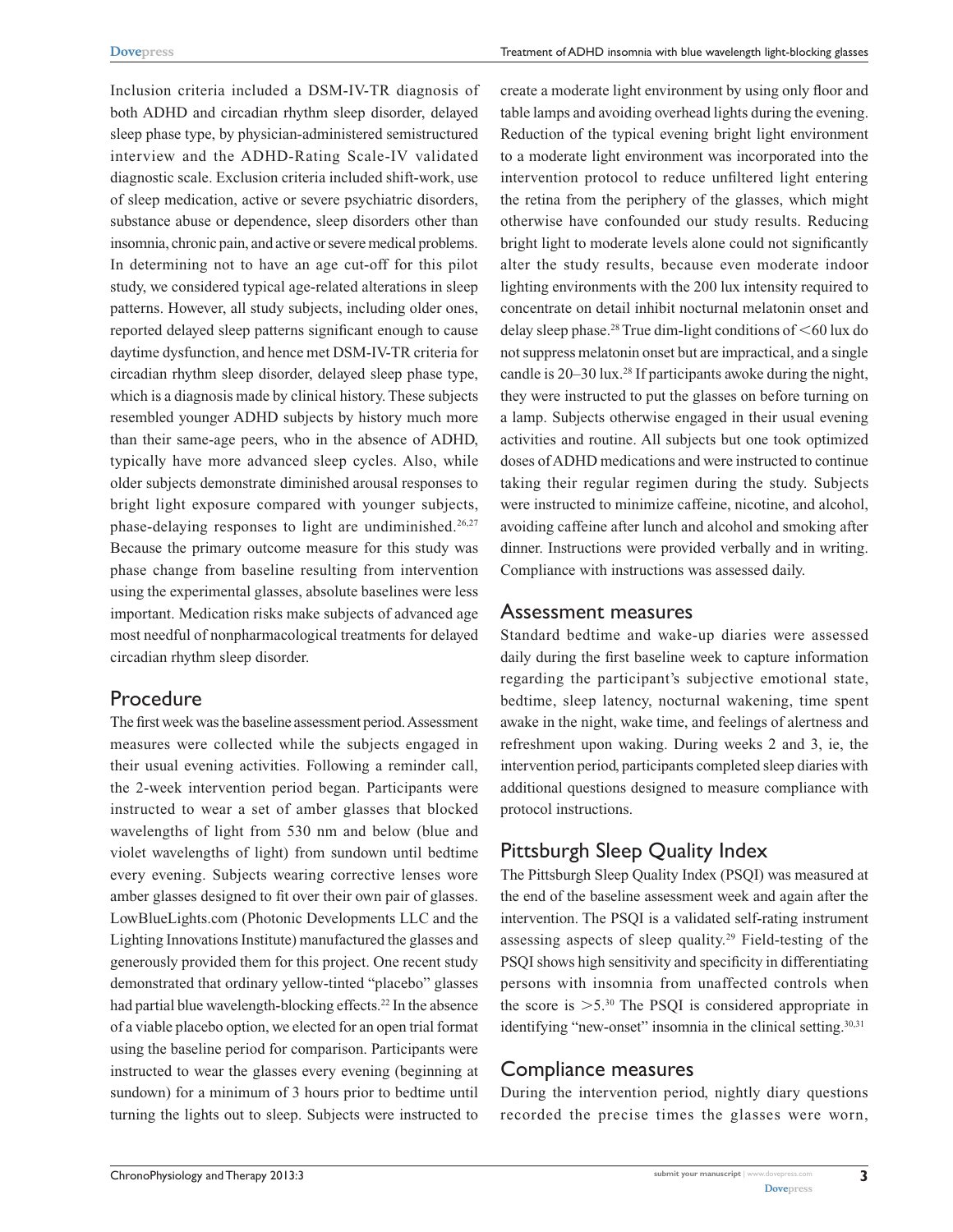the relationship between removal of glasses to lights-out time, and the percent of evening time the lights were kept dimmed.

#### Statistical analysis

Advances in sleep rhythms were measured by midsleep time, ie, the time point midway between sleep time and waking time. Midsleep time is a reliable clinical measure of circadian phase in the absence of other physiological measures.<sup>32</sup> Sleep diaries and the PSQI were compared for baseline versus intervention conditions by two-tailed paired *t*-tests. A two-way analysis of variance was used to compare midsleep times following intervention in phase subgroups of subjects.

## **Results**

#### Participant demographics

Twenty-two subjects entered the study, with 14 subjects completing it. Six subjects never began the study due to illness, sudden travel, or irregular schedules, and two motivated subjects were (with some embarrassment) unable to complete it. All early terminations involved poor motivation to complete the diaries or forgetting to wear the glasses. Subjects were aged 21–76 years, with a mean age of 43.9 years. The study population was 43% male and 57% female, 64.2% were married or cohabitating, 43% had post-graduate degrees, and all subjects had some post high school training. Only 7.1% of subjects were unemployed.

## Participant compliance

During the intervention period, the glasses were worn for, on average, 2.4 hours daily (instructions were for 3 hours minimum). Glasses were put on at a mean decimal time of 20.7 (about 8:45 pm) and taken off at 23.20 (about 11:10 pm). A high variability in compliance was noted between subjects, with some starting as early as 18.95 (before 7:00 pm) and others as late as 23.23 (about 11.15 pm). Subjects had been instructed to wear the glasses until the lights were turned off at bedtime. Glasses were removed on average 0.52 hours (slightly over 30 minutes) before bed, but this time interval varied from 0.47 hours after turning off lights to 3.15 hours before bedtime. The average percentage of evening time subjects kept overhead lights off after sundown, as instructed, was 58.7%, but ranged from 7% to 91% of evening hours. Outside light exposure varied from 11 minutes to 3.83 hours and averaged 1.51 hours. One subject reported a mild intermittent headache, possibly related to wearing the glasses and another subject reported pain on the bridge of the nose from the glasses.

We next examined whether sleep quality improved with the intervention (Table 1). Significant improvement was noted on global PSQI scores as well as nearly every subcomponent following the intervention, with the exception of "sleep medications," which were not permitted during the study. Global PSQI scores fell from a mean of  $11.15 \pm 3.50$ to  $4.54 \pm 3.15$  following the intervention. Scores below the cut-off of 5 are considered to be within the normal range. Figure 1 depicts the individual global PSQI scores both before and after intervention using the experimental glasses.

## Sleep diary variables

In order to determine the effect of intervention on daily self-reported sleep measures, paired-samples *t*-tests were run for each subject before and after intervention using the experimental glasses. Statistically significant differences were noted on sleep diary items for the number of nighttime awakenings and "feeling refreshed on awakening". Feeling refreshed after sleep was significantly improved after the intervention compared with baseline  $[t(13) = 2.329]$ ,  $P = 0.037$ . Night-time awakenings were significantly reduced following the intervention compared with baseline  $[t(13) = 2.805, P = 0.015]$ . To compare the consistency of the sleep diary with the PSQI parameters, we compared the reported sleep latency values. These two measures were significantly correlated with each other [Pearson's correlation,  $R(14) = 0.585$ ,  $P = 0.028$ ].

## Midsleep time

We hypothesized that blocking evening blue light exposure may not advance circadian phase but may prevent further phase delay. Therefore, we sought to examine whether

#### **Table 1** Pittsburgh Sleep Quality Index results

|                     | <b>Pair differences</b> |           |            | t    | df | <b>Significance</b> |
|---------------------|-------------------------|-----------|------------|------|----|---------------------|
|                     | Mean                    | <b>SD</b> | <b>SEM</b> |      |    | (two-tailed)        |
| Sleep quality       | 0.62                    | 0.65      | 0.18       | 3.4  | 12 | 0.005               |
| Sleep latency       | 0.69                    | 0.75      | 0.21       | 3.3  | 12 | 0.006               |
| Total sleep time    | 1.46                    | 1.13      | 0.31       | 4.7  | 12 | 0.001               |
| Sleep efficiency    | 1.23                    | 1.01      | 0.28       | 4.4  | 12 | 0.001               |
| Sleep disturbance   | 1.46                    | 0.52      | 0.14       | 10.2 | 12 | 0.000               |
| Sleep medications   | 0.39                    | 0.77      | 0.21       | 1.8  | 12 | 0.096               |
| Daytime dysfunction | 0.77                    | 0.73      | 0.20       | 2.8  | 12 | 0.002               |
| Global PSQI         | 6.62                    | 2.4       | 0.68       | 9.8  | 12 | 0.00                |

**Notes:** Table depicts mean decrease in scores (lower score means less impaired) on each component of the PSQI and the Global PSQI. Statistical significance was noted on each measurable component.

**Abbreviations:** SD, standard deviation; SEM, standard error of the mean; PSQI, Pittsburgh Sleep Quality Index.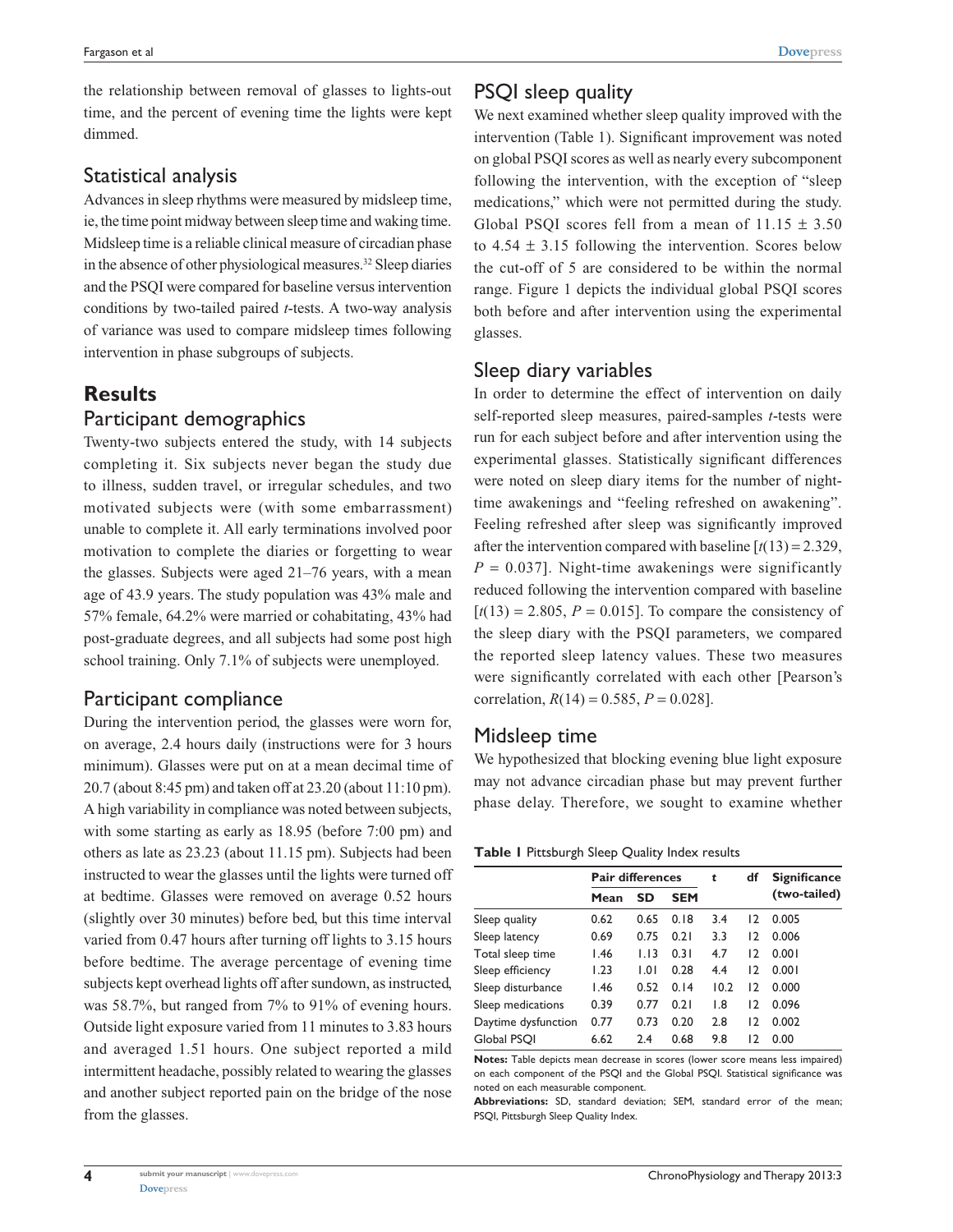

Figure 1 Individual PSQI global scores. Global PSQI scores are shown for each subject before and after the glasses intervention. **Note:** Subjects' mean scores dropped from 11.15 to 4.54, below the clinically

impaired score of 5 and into the normal range. **Abbreviation:** PSQI, Pittsburgh Sleep Quality Index.

wearing the glasses was more effective for subjects who were more delayed to start with. Midsleep time for the baseline circadian phase was used to divide the cohort into two groups using the 50th percentile, with 4.25 decimal time (4:15 am) the resulting cut-off, leaving an earlier group with midsleep time before 4.25 and a more delayed group with midsleep time 4.25 and later. A two-way repeatedmeasures analysis of variance revealed no main effect of the intervention  $[F(1,12) = 2.77, P = 0.122]$ , although there was a strong trend toward a phase type X intervention interaction  $[F(1,12) = 3.85, P = 0.073]$ , such that the glasses condition tended to shift midsleep time earlier in the more delayed group (Figure 2). The more delayed group shifted to a mean of 0.72 hours (43.2 minutes) earlier following



**Figure 2** Midsleep time.

**Notes:** Mean midsleep time is compared before and after intervention with glasses for the earlier,  $\leq$ 4.25 decimal time, and more delayed groups, 4.25+ decimal time. n = 7 for each group. The earlier group shows little change following intervention but the more delayed group demonstrates a positive trend, with an average 43 minutes advance in midsleep time following the intervention (*P* = 0.073).

the intervention. No change in circadian phase was seen in the earlier group following intervention.

#### Sleep diary mood scores

Although clinical levels of anxiety and depression were exclusion criteria for the study, we compared the mood ratings for the sleep diary before and after the intervention using paired *t*-tests. Participants indicated being significantly less worried (the cognitive component of anxiety), following the intervention [mean ± standard error of the mean: baseline 3.27 ± 0.17; intervention 3.48 ± 0.15, *t*(13) = −2.178,  $P = 0.048$ . Other measures, such as jitteriness, moodiness, sadness, tension, irritability, and poor concentration, were unchanged  $(P > 0.05)$ .

#### **Discussion**

Use of the blue wavelength light-blocking glasses did not significantly advance the circadian phase outcome measure of midsleep time as expected. However, the seven subjects who had more delayed sleep times advanced their sleep time by an average of 43 minutes following the intervention, a positive trend that with a larger sample size could reach significance. In large pharmaceutical trials, improvements in sleep latency of 15–29 minutes were clinically significant.33,34 By contrast, robust improvements occurred in sleep quality as measured by global PSQI scores, despite the small sample size, attesting to the size of the measured effect. Post-intervention scores decreased to less than half of the baseline scores. Moreover, the notable improvement in the PSQI subcomponents confirmed the significant sleep diary findings of increased morning refreshment and decreased night-time awakenings. The correlation between PSQI and sleep diary findings strengthens the consistency of these findings. Of interest, while all sleep quality subcomponents measured were significantly improved, the subjects' chief complaints were not of sleep quality problems, but circadian phase delays. Several subjects verbally reported "no improvement" from wearing the glasses in spite of positive improvement on the research measures.

A recent study showed that abnormal sleep quality, and in particular daytime sleepiness, was present even in ADHD subjects who did not report insomnia or a circadian delay complaint (as measured by the detailed PSQI scale).<sup>5</sup> Likewise, subjects in this study were not aware of all aspects of their insomnia until specifically questioned by the detailed PSQI. The robust improvement in these relatively unrecognized symptoms with the glasses intervention suggests that interventions that address circadian components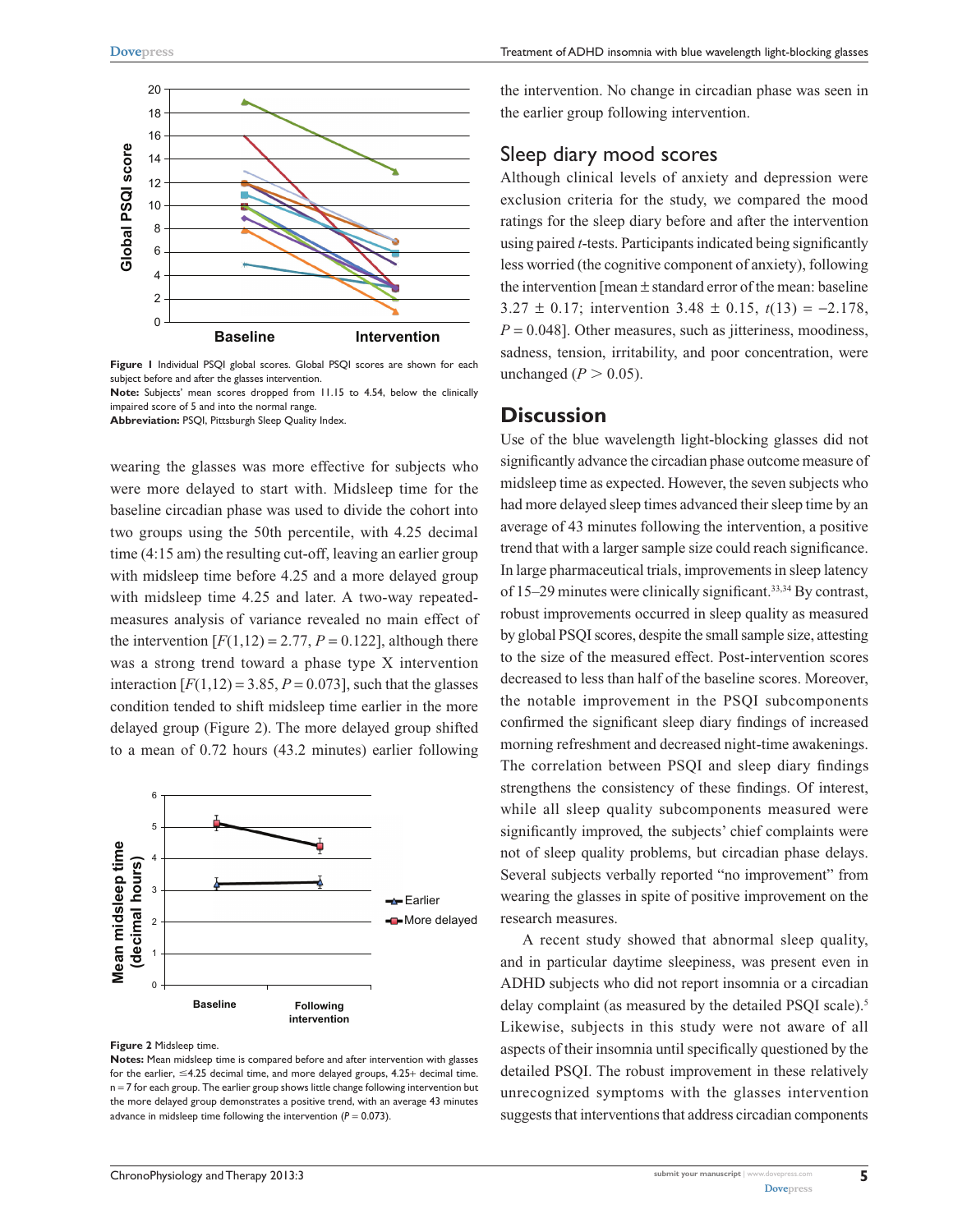of insomnia may also improve sleep quality issues assessed by the PSQI, such as sleep latency, sleep efficiency, total sleep time, daytime sleepiness, and night-time arousals.

One polysomnography study demonstrated that evening light exposure had a seeming alerting effect persisting into the sleep episode, as evidenced by reduced slow wave sleep and shortened rapid eye movement sleep duration during the initial sleep cycle, with later rebound of slow wave sleep during the third sleep cycle. Blocking this alerting, sleeplightening effect from light with the glasses may explain the improved sleep quality.<sup>35</sup> Sumova et al demonstrated dual night-time melatonin peaks in patients with ADHD, which they hypothesized could mediate the sleep disruption observed in ADHD/sleep studies.36 Similarly, by reducing exposure to blue wavelength light, the glasses may normalize melatonin output and decrease sleep disruptions, thereby improving sleep quality. The relationship between circadian rhythms and sleep quality requires further study. Of interest, even though depression, anxiety, and other psychiatric comorbid conditions were exclusion criteria for this study, the subjects showed a significant decrease in anxiety following the intervention.

The results of this study confirm the findings of previous intervention studies using glasses. One study of insomnia subjects comparing the efficacy of blue wavelength lightfiltering glasses with yellow-tinted "control" glasses showed significant improvement in sleep quality and mood (as measured by sleep diary) and no change in sleep timing measures, such as time to bed or wake-time following use.22 Shift-work studies with polarized lenses also showed improvement primarily in quality rather than circadian measures.<sup>23</sup>

In reference to the feasibility of the use of these glasses in ADHD subjects, only two thirds of participating subjects were able to complete the study. Prospective subjects were invited to participate in the study and were not heavily vetted for compliance capability. Completing sleep diaries is known to be difficult for ADHD patients, $13$  who have trouble sustaining attention for repetitive tasks, particularly paperwork. The subjects in this study were highly variable in their degree of compliance and adhered to the protocol only to a moderate degree, maintaining a moderate lighting environment for a little more than half the time recommended and wearing the glasses for, on average, 2.5 hours per night, which was less than the recommended minimum of 3 hours. Supportive spouses who gave reminders improved compliance. Despite only partial compliance with the protocol instructions, improvement in insomnia/sleep quality symptoms was noted, suggesting at least some therapeutic benefit from the intervention. Regardless, instruction must be carefully given and capacity for compliance assessed before a patient is encouraged to buy the glasses. A spouse should be involved in treatment if at all possible. Use of validated scales before and after treatment would assist in more objective determination of benefit. ADHD subjects who are able to comply more fully with instructions would be the best candidates for treatment with these glasses and might be expected to have the most improvement in their circadian delay. Future study designs for subjects with ADHD insomnia should take compliance difficulties into account, and the high prevalence and morbidity of the condition warrants continued research, however arduous, into efficacious treatments.

A potential limitation of this study is the wide age range of the subjects, and further studies of younger versus older subjects are needed. All data gathered in this study were self-reported. To avoid the confounding effect of insufficient dark-time to wear the glasses, we terminated the study before the days became significantly longer, limiting the sample size. Confirmation of these findings will require larger groups, including the different insomnia subtypes (delayed circadian rhythm sleep disorder versus nondelayed ADHD insomnia) and objective assessments of sleep quality, melatonin levels, and other circadian measures to determine if this and other chronobiological interventions have utility. Although a strong placebo effect is observed in insomnia studies, a placebo effect was less likely in the present study because the participants were expecting an alteration in sleep timing, which was not improved by the intervention overall. However, sleep quality was noted to improve in all cases, even in subjects who reported lack of any type of improvement in sleep.

## **Conclusion**

Despite moderate compliance with intervention instructions, subjects who completed the intervention using blue lightblocking glasses showed subjectively improved sleep quality on a number of measures and reduced anxiety. Subjects with an initial delayed midsleep time after 4:15 am showed a trend towards earlier sleep following treatment. Blue wavelength light-blocking glasses are a viable treatment for subjects with ADHD insomnia who can comply with their use, especially those subjects with greater sleep delays. Larger more objective studies of subjects who are mostly delayed might reveal significant advances in circadian rhythm in addition to furthering our understanding of how evening light exposure affects sleep quality.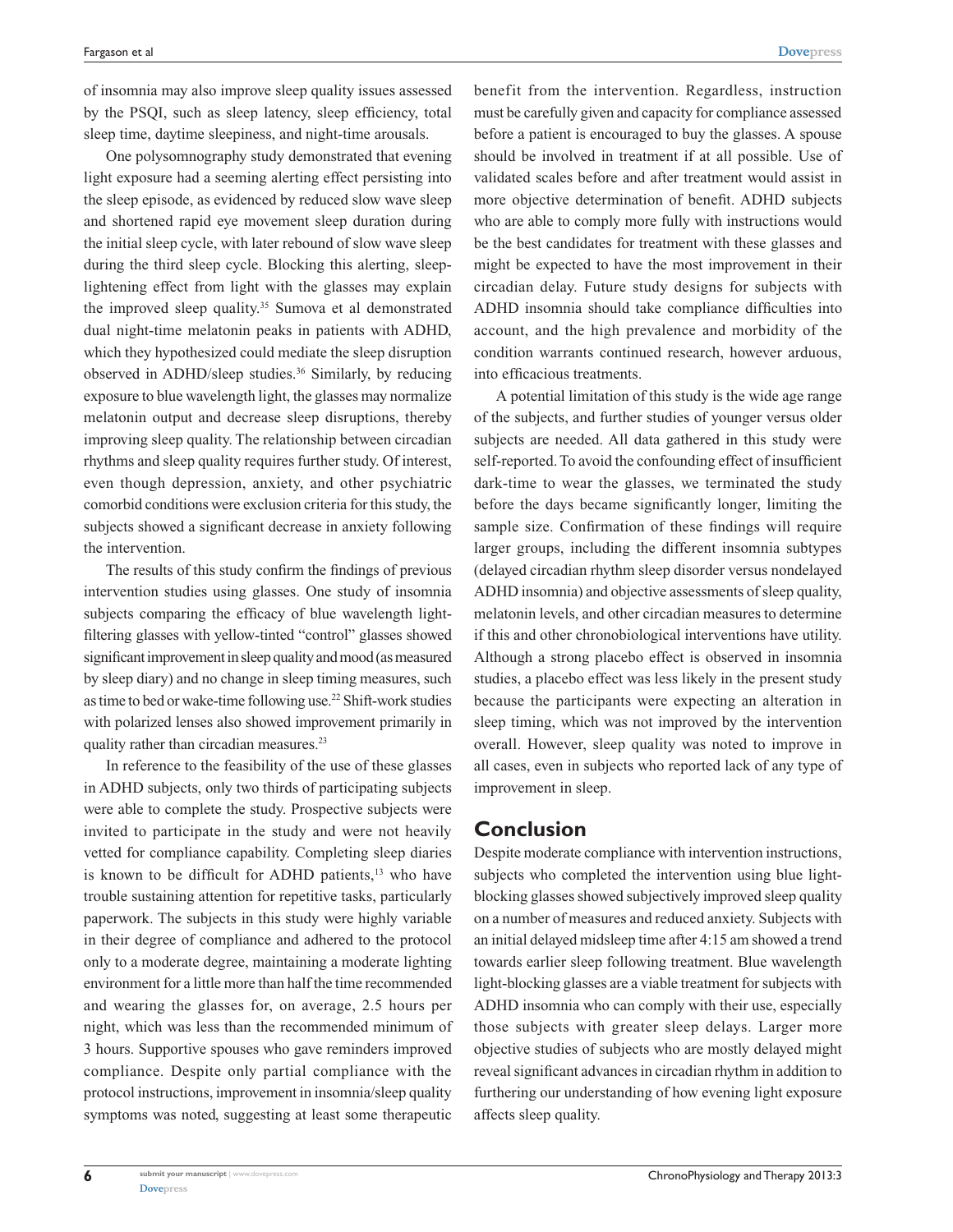# **Acknowledgment**

The authors thank LowBlueLights.com of Photonic Developments LLC and the Lighting Innovations Institute for donating the glasses used in this study.

## **Disclosure**

The authors report no conflicts of interest in this work.

# **References**

- 1. Kessler RC, Adler L, Barkley R, et al. The prevalence and correlates of adult ADHD in the United States: results from the National Comorbidity Survey Replication. *Am J Psychiatry*. 2006;163:716–723.
- 2. Philipsen A, Hornyak M, Riemann D. Sleep and sleep disorders in adults with attention deficit/hyperactivity disorder. *Sleep Med Rev*. 2006;10: 399–405.
- 3. Van Veen MM, Kooij JJ, Boonstra AM, Gordijn MC, Van Someren EJ. Delayed circadian rhythm in adults with attention-deficit/hyperactivity disorder and chronic sleep-onset insomnia. *Biol Psychiatry*. 2010;67: 1091–1096.
- 4. Fargason RE, Gamble KL, Avis K, Cates M, May R, Besing R. Ramelteon for insomnia related to attention-deficit hyperactivity disorder. *Psychopharmacol Bull*. 2011;44:1–22.
- 5. Fargason RE, White S, Hollar A, Gamble K. Adults with attentiondeficit hyperactivity disorder without insomnia have subclinical sleep disturbance but not circadian delay: an ADHD phenotype? *J Atten Disord*. September 20, 2012. [Epub ahead of print.]
- 6. Kissling C, Retz W, Wiemann S, et al. A polymorphism at the 3′-untranslated region of the CLOCK gene is associated with adult attention-deficit hyperactivity disorder. *Am J Med Genet B Neuropsychiatr Genet*. 2008;147:333–338.
- 7. Xu X, Breen G, Chen CK, Huang YS, Wu YY, Asherson P. Association study between a polymorphism at the 3′-untranslated region of CLOCK gene and attention deficit hyperactivity disorder. *Behav Brain Funct*. 2010;6:48.
- 8. Schmidt TM, Chen SK, Hattar S. Intrinsically photosensitive retinal ganglion cells: many subtypes, diverse functions. *Trends Neurosci*. 2011;34:572–580.
- 9. Van der Heijden KB, Smits MG, Van Someren EJ, Gunning WB. Idiopathic chronic sleep onset insomnia in attention-deficit/ hyperactivity disorder: a circadian rhythm sleep disorder. *Chronobiol Int*. 2005;22:559–570.
- 10. Ingeborg M, van Geijlswijk IM, Korzilius HP, Smits MG. The use of exogenous melatonin in delayed sleep phase disorder: a meta-analysis. *Sleep*. 2010;33:1605–1614.
- 11. Burgess HJ, Revell VL, Molina TA, Eastman CI. Human phase response curves to three days of daily melatonin: 0.5 mg versus 3.0 mg. *J Clin Endocrinol Metab*. 2010;95:3325–3331.
- 12. Burgess HJ, Revell VL, Eastman CI. A three pulse phase response curve to three milligrams of melatonin in humans. *J Physiol*. 2008;586: 639–647.
- 13. Rybak YE, McNeely HE, Mackenzie BE, Jain UR, Levitan RD. An open trial of light therapy in adult attention-deficit/hyperactivity disorder. *J Clin Psychiatry*. 2006;67:1527–1535.
- 14. Terman M. Evolving applications of light therapy. *Sleep Med Rev*. 2007;11:497–507.
- 15. Benedetti F, Dallaspezia S, Fulgosi MC, Barbini B, Colombo C, Smeraldi E. Phase advance is an actimetric correlate of antidepressant response to sleep deprivation and light therapy in bipolar depression. *Chronobiol Int*. 2007;24:921–937.
- 16. Gooley JJ, Chamberlain K, Smith KA, et al. Exposure to room light before bedtime suppresses melatonin onset and shortens melatonin duration in humans. *J Clin Endocrinol Metab*. 2011;96:E463–E472.
- 17. Gooley JJ, Rajaratnam SM, Brainard GC, Kronauer RE, Czeisler CA, Lockley SW. Spectral responses of the human circadian system depend on the irradiance and duration of exposure to light. *Sci Transl Med*. 2010;2:31–33.
- 18. Johnson JE. Insomnia, alcohol, and over-the-counter drug use in older urban women. *J Community Health Nurs*. 1997;14:181–188.
- 19. Rosenberg RP. Sleep maintenance insomnia: strengths and weaknesses of current pharmacologic therapies. *Ann Clin Psychiatry*. 2006;18: 49–56.
- 20. Kayumov L, Casper RF, Hawa RJ, et al. Blocking low-wavelength light prevents nocturnal melatonin suppression with no adverse effect on performance during simulated shift work. *J Clin Endocrinol Metab*. 2005;90:2755–2761.
- 21. Sasseville A, Paquet N, Sevigny J, Hebert M. Blue blocker glasses impede the capacity of bright light to suppress melatonin production. *J Pineal Res*. 2006;41:73–78.
- 22. Burkhart K, Phelps JR. Amber lenses to block blue light and improve sleep: a randomized trial. *Chronobiol Int*. 2009;26:1602–1612.
- Sasseville A, Benhaberou-Brun D, Fontaine C, Charon MC, Hebert M. Wearing blue-blockers in the morning could improve sleep of workers on a permanent night schedule: a pilot study. *Chronobiol Int*. 2009;26:913–925.
- 24. Wirz-Justice A, Bromundt V, Cajochen C. Circadian disruption and psychiatric disorders: the importance of entrainment. *Sleep Med Clin*. 2009;4:273–284.
- 25. Phelps J. Dark therapy for bipolar disorder using amber lenses for blue light blockade. *Med Hypotheses*. 2008;70:224–229.
- 26. Sletten TL, Revell VL, Middleton B, Lederle KA, Skene DJ. Age-related changes in acute and phase-advancing resonses to monochromatic light. *J Biol Rhythms*. 2009;24:73–89.
- 27. Friedman L, Zeitzer JM, Kushida C, et al. Scheduled bright light for treatment of insomia in older adults. *J Am Geriatr Soc*. 2009;57:441–452.
- 28. Harada T. Effects of evening light conditions on salivary melatonin of Japanese junior high school students. *J Circadian Rhythms*. 2004;2:4.
- 29. Buysse DJ, Reynolds CF III, Monk TH, Berman SR, Kupfer DJ. The Pittsburgh Sleep Quality Index: a new instrument for psychiatric practice and research. *Psychiatry Res*. 1989;28:193–213.
- 30. Backhaus J, Junghanns K, Broocks A, Riemann D, Hohagen F. Testretest reliability and validity of the Pittsburgh Sleep Quality Index in primary insomnia. *J Psychosom Res*. 2002;53:737–740.
- 31. Buysse DJ, Hall ML, Strollo PJ, et al. Relationships between the Pittsburgh sleep quality index (PSQI), Epworth sleepiness scale (ESS), and clinical/polysomnographic measures in a community sample. *J Clin Sleep Med*. 2008;4:563–571.
- 32. Zavada A, Gordijn MC, Beersma DG, Daan S, Roenneberg T. Comparison of the Munich chronotype questionnaire with the Horne-Ostberg's morningness-eveningness score. *Chronobiol Int*. 2005;22:267–278.
- 33. Scharf MB, Roth T, Vogel GW, Walsh JK. A multicenter, placebo-controlled study evaluating zolpidem in the treatment of chronic insomnia. *J Clin Psychiatry*. 1994;55:192–199.
- 34. Zammit GK, McNabb LJ, Caron J, Amato DA, Roth T. Efficacy and safety of eszopiclone across 6-weeks of treatment for primary insomnia. *Curr Med Res Opin*. 2004;20:1979–1991.
- 35. Munch M, Kobialka S, Steiner R, Oelhafen P, Wirz-Justice A, Cajochen C. Wavelength-dependent effects of evening light exposure on sleep architecture and sleep EEG power density in men. *Am J Physiol Regul Integr Comp Physiol*. 2006;290:R1421–R1428.
- 36. Novakova M, Paclt I, Ptacek R, Kuzelova H, Hajek I, Sumova A. Salivary melatonin rhythm as a marker of the circadian system in healthy children and those with attention-deficit/hyperactivity disorder. *Chronobiol Int*. 2011;28:630–637.